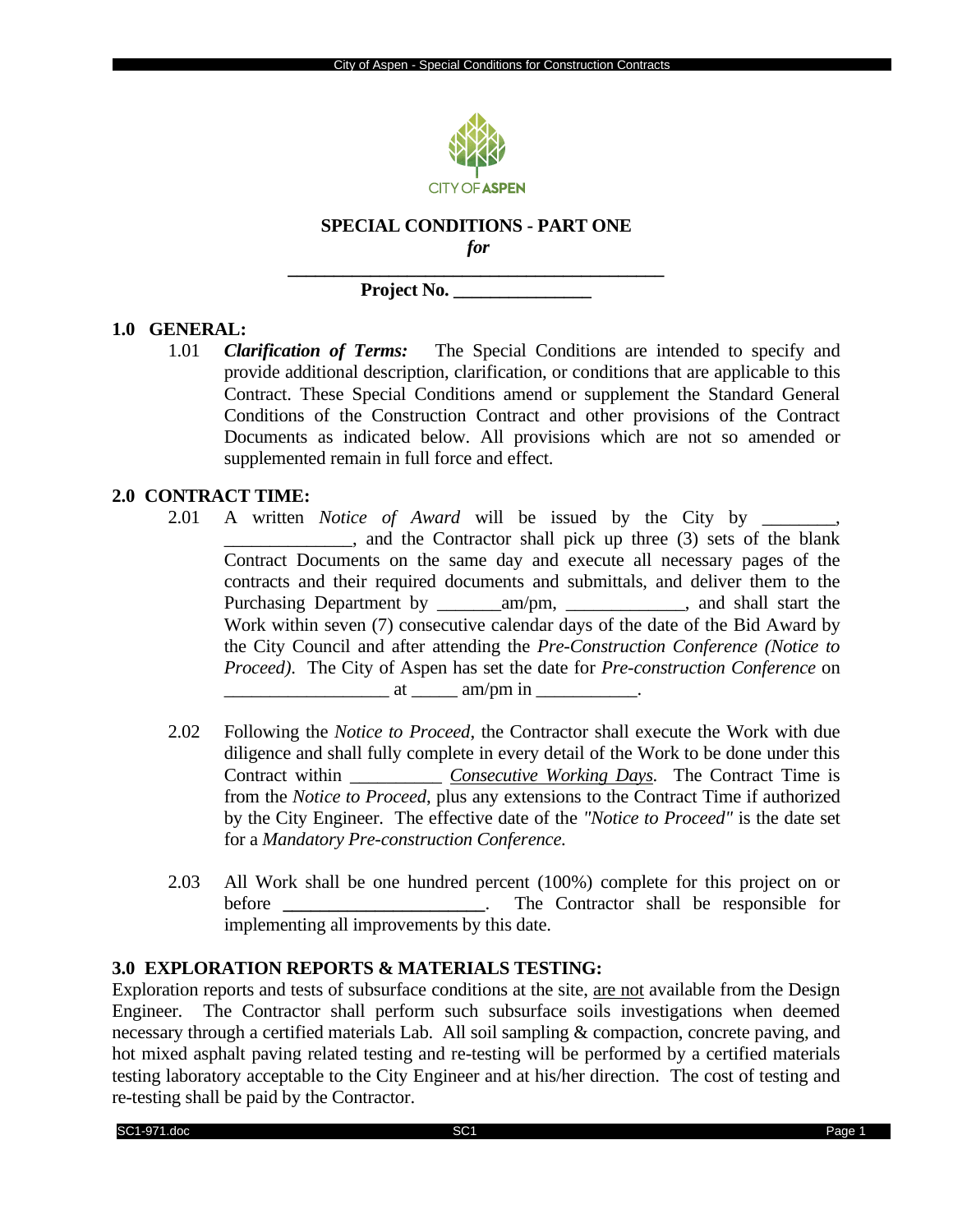### **4.0 PROJECT ENGINEER AND THE CITY'S REPRESENTATIVE:**

The Project Engineer and the City's Representative for this project shall be a member of the City Engineering Department staff and shall be designated and changed as necessary by the City Engineer.

Unless provided in writing by the City Engineer, any on-site Inspector or Representative of the City shall not have the authority to render any binding decision nor make any binding judgments to the Contractor pertaining to any work which may change the Contract price or time of completion, or change the quality of Work, or change the manner in which the Work is being performed.

The Project Engineer and the City's Representative shall serve as a means of communication between the City and the Contractor and shall monitor the Work for the City.

All references in the Contract Documents to "Project Engineer" and "City's Representative" shall refer to the Project Engineer and the City's Representative named by the City Engineer.

#### **5.0 PROGRESS SCHEDULE AND SEQUENCE OF OPERATIONS:**

- **5.1** Within seven (7) days of the date of the bid award by the City Council, and prior to the pre-construction conference, the Contractor shall submit for review of the City Engineer a critical-path chart showing the estimated progress for the component divisions of the Work and a balanced time breakdown, showing the estimated progress schedule for the entire Project. For purposes of comparison, the Contractor shall submit with each progress pay estimate a form showing the actual rate of progress to date for the component divisions and for the Project as a whole. The actual rate of progress shown on the form shall only include Work completed and shall not include stored materials.
- **5.2** The Contractor shall also submit for approval, prior to the pre-construction conference, a Traffic Control Plan for each segment of the street, a narrative of the planned sequence of construction indicating the approximate date and time duration of any road or street restrictions or closures, utility interruptions, etc., as applicable to this project.
- **5.3** The Contractor shall also submit for approval, prior to the pre-construction conference, a Construction Management Plan (CMP). The CMP must be prepared in accordance with the Engineering Department's CMP Requirements Manual.
- **5.4** In the event that the rate of actual progress of the Work falls behind the estimated progress indicated on the approved critical-path chart and in the absence of time extensions if any granted by the City Engineer, the Contractor shall accelerate the Work by placing additional forces and equipment on the Project so that the Project will be completed within the Contract Time. The Contractor shall be capable and make available more than one work crew to perform the work on time.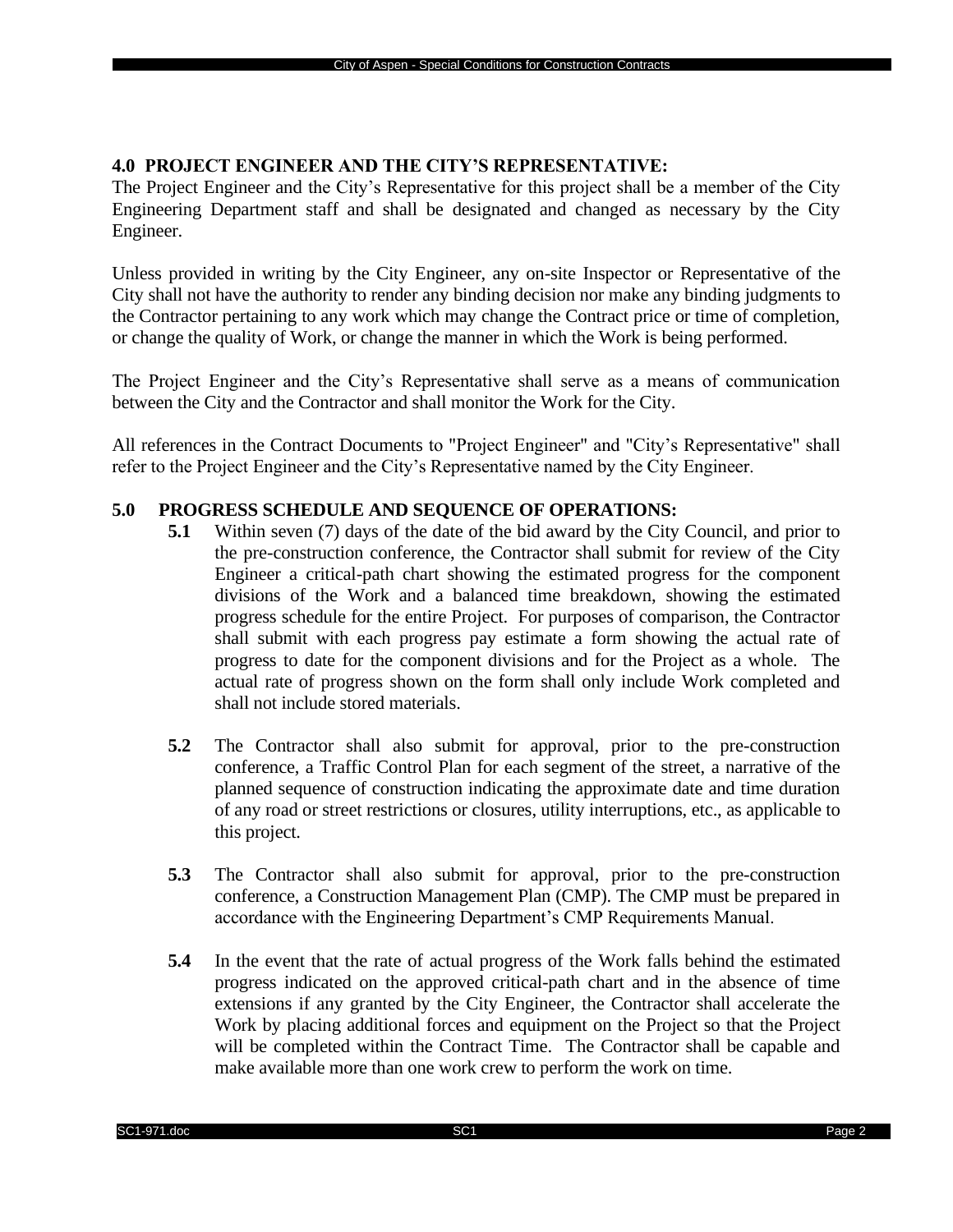- **5.5** The Contractor shall provide a list of emergency (24 hour) contact name(s), addresses and phone numbers to the City Engineer 24 hours prior to the preconstruction conference. Emergency phone calls must be responded to in 15 minutes or less and action must be taken on the emergency condition immediately. Such emergency calls shall be project related corrective and restorative work and shall be considered subsidiary to the construction bid items and at the Contractor's cost. The Owner may initiate such corrective work at Contractor's cost if the Contractor fails to perform the required task within one hour of an emergency call.
- **5.6** The Contractor shall be responsible for keeping traffic flows on the streets at all times during and after their daily work activities. In addition, intermittent interruptions to traffic flow must be kept to a minimum.

#### **6.0 SURVEY CONTROL:**

The Contractor shall be responsible for establishing grades from the Bench Mark(s) established and described in the Contract Documents. At a minimum, the Contractor shall establish a construction base line, layout staking and cut sheet(s) by an insured Colorado registered professional land surveyor. The Contractor shall be responsible for protecting and/or reestablishing bench mark control if necessary during the construction process.

# **7.0 PROTECTION OF PUBLIC FACILITIES, UTILITIES AND OTHER ADJOINING PROPERTY:**

The Contractor shall take all reasonable precautions for the safety of, and shall provide all reasonable protection to prevent damage, injury, or loss to other property at the site or adjacent thereto, and he shall be liable for any and all claims for such damage on account of his failure to fully provide such protection.

The CONTRACTOR shall preserve and protect all existing vegetation such as trees, shrubs, and grass on or adjacent to the site which do not unreasonably interfere with the construction, as may be determined by the Engineer or Engineering Inspector.

The CONTRACTOR shall be responsible for all unauthorized cutting or damage of trees and shrubs, including damage due to careless operation of equipment, stock piling of materials, or tracking of sodded areas by equipment.

The CONTRACTOR shall at all times take proper precautions for the protection and or replacement or restoration of driveways culverts, fencing, irrigation systems, irrigation crossings, mail boxes, landscape improvements and all other public and private installations that may be encountered during construction. Such protection or replacement shall be borne by the CONTRACTOR.

The CONTRACTOR shall work with adjacent property owners to coordinate any construction activity that disrupts adjacent property owners' landscaping.

The CONTRACTOR is responsible for any damage outside of the work area. Prior to starting work, the CONTRACTOR is to provide the CITY with photos of areas that may be impacted by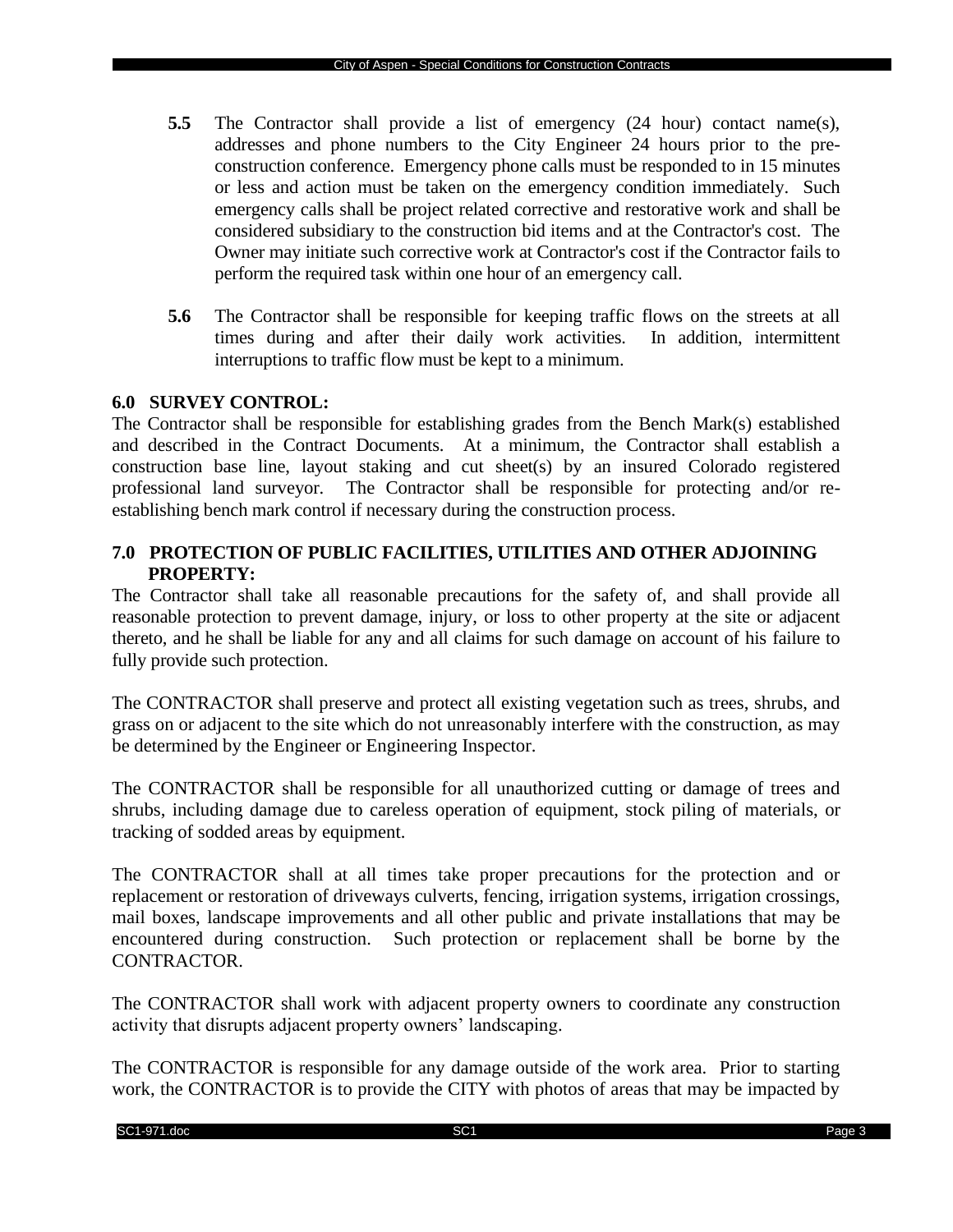the CONTRACTOR for the use in determination of restoration

The Contractor shall notify all public utility companies at least forty-eight (48) hours prior to commencement of any Work in the vicinity of the utilities.

It shall be the CONTRACTOR's responsibility to determine the exact location of utilities that may interfere with the performance of the Work of this project by exploratory excavation sufficiently in advance of beginning construction in an area so that potential conflicts may be resolved. It shall be the CONTRACTOR's responsibility to make all arrangements with the utility owner(s) for utility relocations or adjustments and to coordinate the sequence of such work to eliminate possible conflicts with construction progress. The cost to relocate utilities necessary for the performance of the work shall be paid by the CITY. The cost to relocate utilities for the convenience of the CONTRACTOR shall be paid by the CONTRACTOR.

Work involving changes in, or interference with, utility service shall be done at such times and in such a manner that it will cause the least interference with the proper handling and delivery of the utility service to the receiving customers. CONTRACTOR shall notify, or arrange through the appropriate utility company notification of, all parties that will be affected at least 48 hours prior to the time service is disconnected or interrupted. Notice shall consist of publication in a local newspaper and/or announcement on local radio stations as determined by the City Engineer. Damaged utilities shall be immediately repaired and restored to service. Repair work shall be continuous until the service is restored. The CONTRACTOR is responsible for immediate notification of the utility company if there is any damage to a utility.

# **8.0 PRESERVATION OF PERMANENT LAND SURVEY CONTROL MARKERS:**

All survey control points, including benchmark and reference crosses, and range points have been tied out by the City and range boxes set on all range points. If the range box and/or range point is impacted by proposed construction, the CONTRACTOR will salvage the existing range box, and if possible, preserve the range point. The CONTRACTOR will notify the City to schedule the replacement of the range box prior to placing the top lift of pavement. If the range point or benchmark is scheduled for removal as part of the construction, the City will reset the range point one time at no expense to the CONTRACTOR.

If it is necessary to reset a range point or benchmark more than one time, the CONTRACTOR shall be required to pay the City \$180.00 per hour for the re-survey work. If the existing range box is destroyed or damaged during construction, the City will furnish the CONTRACTOR a new range box at a cost to the CONTRACTOR of \$200.00 each. The CONTRACTOR shall provide the City 24-hour notice for setting range boxes.

# **9.0 COOPERATION BETWEEN CONTRACTOR AND AGENCIES:**

The CONTRACTOR is required to coordinate the scheduling of construction activities with other CONTRACTORs working in adjacent areas. No damages, delay costs, or additional contract time, claimed by the CONTRACTOR, due to construction of other projects, will be granted by the CITY.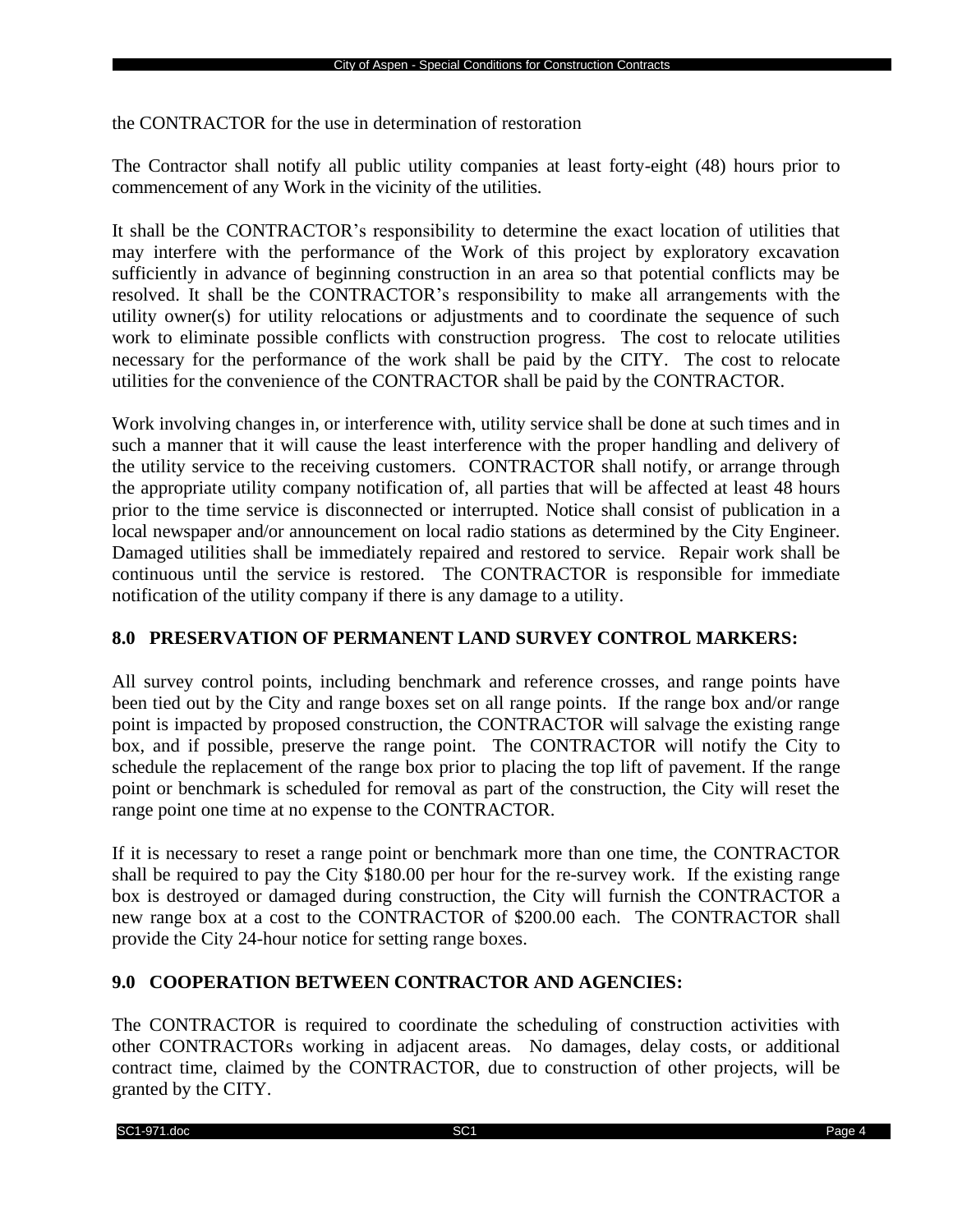The CONTRACTOR is required to coordinate the work, construction schedule, traffic control and permitting requirements with the applicable adjacent jurisdictional agencies to include metropolitan districts and government agencies. It is the CONTRACTOR's responsibility to obtain any permits as required from other government agencies.

The CONTRACTOR shall notify all affected businesses, school & bus districts and metropolitan, government & emergency services agencies two weeks ahead of any planned road closures.

# **10.0 DAMAGE TO CONSTRUCTION:**

The Contractor shall safeguard, until all Work embraced by the Contract is formally accepted, all construction, both complete and incomplete, against damage and destruction, and should damage result, he will be required to reconstruct at his expense in a manner conforming to the Plans and Specifications, reconstruction shall be in a manner suitable to the City Engineer. No repair or mitigating option for damaged Work will be accepted by the City.

# **11.0 JOB SITE RESTRICTIONS:**

All materials to be removed from the project site or demolished on site, shall be disposed of by the Contractor off the project site unless requested otherwise by the City Engineer. The City's property is not available for Contractor staging or storage area, unless if permitted by the City Engineer within the existing right of way. The City's property is not otherwise available for a Contractor's disposal area.

# **12.0 WORKING HOURS:**

Work will normally be permitted between 7:00 a.m. and 5:00 p.m. Monday thru Friday; other work hours must be approved by the City in writing. Construction activity which generates noise in excess of 80 decibels is restricted to the hours of 9:00 am to 5:00 pm Monday thru Friday.

# **13.0 DISPOSAL OF HAZARDOUS MATERIALS:**

The disposal of any hazardous materials shall be the sole responsibility of the Contractor.

# **14.0 SALVAGE:**

Stone masonry, concrete, timber and other items removed from the site shall become the property of the Contractor, unless otherwise noted in the project documents, and disposed of off-site.

# **15.0 SUBCONTRACTORS AND SUPPLIERS:**

Contractor shall identify in his/her sealed bid the name and address all Subcontractors, Suppliers, and other persons or organizations that will furnish the principal items of materials, equipment or labor for this project.

# **16.0 PAYMENT RETAINAGE:**

Retainage on Pay Estimates shall be 10% through the substantial (100% complete in-place) completion of Work. For a contract price over \$150,000.00 the retained amount shall be 5% of the value of the work completed.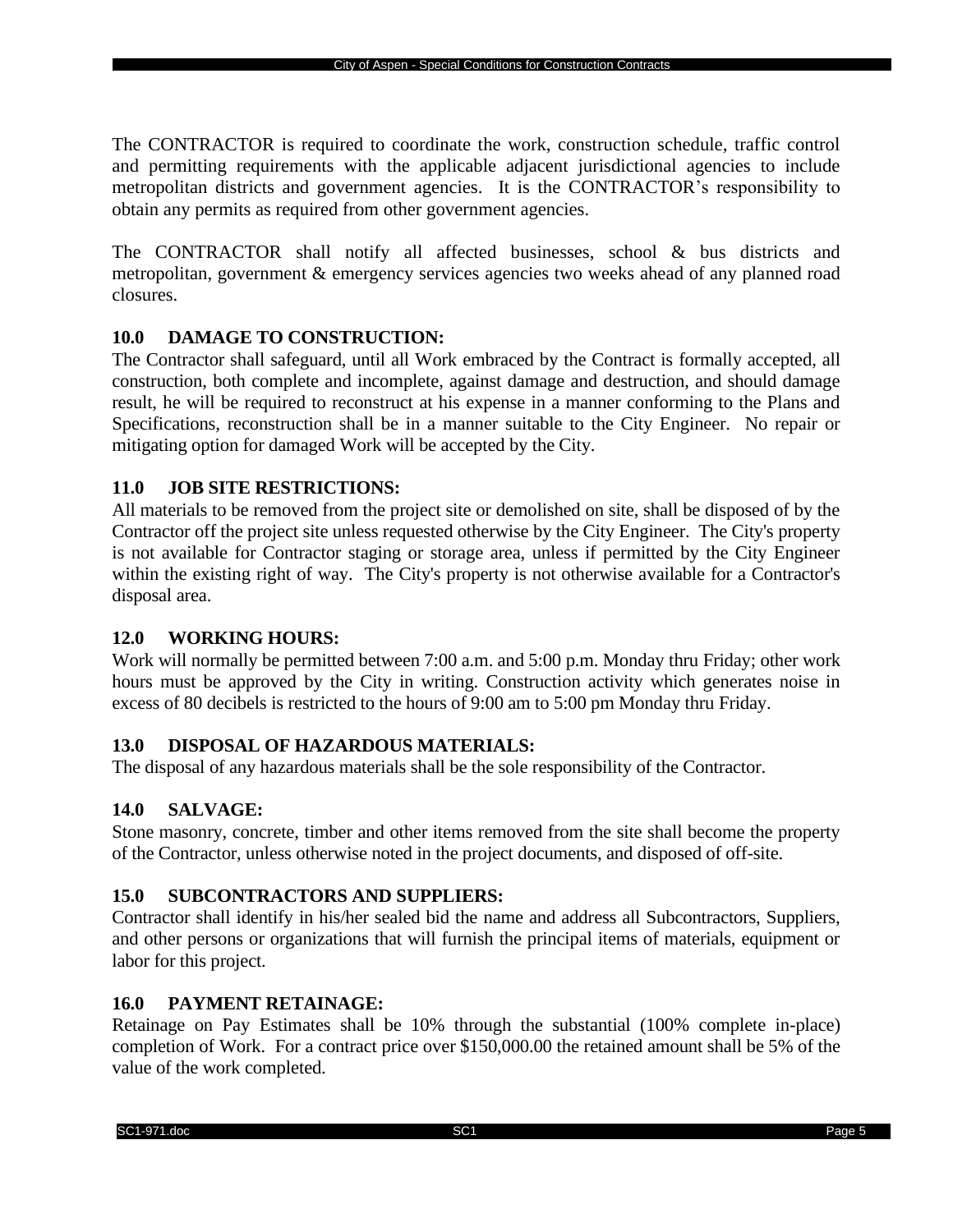#### **17.0 WAIVER:**

It is expressly understood and agreed that any waiver granted by the City Engineer of any term, provision or covenant of this Contract shall not constitute a precedent nor breach of same or any other terms, provisions or covenants of this Contract. Neither the acceptance of the Work by the Owner nor the payment of all or part of the sum due the Contractor hereunder, shall constitute a waiver by the Owner of any claim which the Owner may have against the Contractor or otherwise.

### **18.0 STANDARDS USED:**

All work shall be completed in accordance with this contract and the following standards used by the City of Aspen: The current edition of the Colorado Department of Transportation Road and Bridge Book, excluding Section 100 and as modified by the Special Conditions, City of Aspen Construction and Excavation Standards, City of Aspen Construction Management Plan Requirements Manual.

#### **19.0 PRECEDENCE OF THE CONTRACT DOCUMENTS:**

The order of precedence of Contract Documents shall be as follows:

- 1. Addenda
- 2. Drawings, if any
	- a. Detailed Drawings
	- b. Standard Drawings
- 3. Special Conditions
- 4. Referenced Technical Specifications
- 5. Contract for Construction
- 6. Instruction to Bidders
- 7. Standard General Conditions
- 8. City of Aspen Construction and Excavation Standards, City of Aspen
- 9. Construction Management Plan Requirements Manual
- 10. The current edition of the Colorado Department of Transportation Road and Bridge Book excluding Section 100 and as modified by the Special Conditions.

#### **20.0 PERFORMANCE, PAYMENT AND MAINTENANCE BONDS:**

The Contractor shall furnish Performance, Payment and Maintenance Bonds, each in an amount equal to one hundred percent (100%) of the total Contract price as security for the faithful performance, payment, maintenance obligations of all Contractor's Work under the Contract Documents. Reference is made to the General Conditions for further requirements for Performance, Payment and Maintenance Bonds.

# **21.0 WARRANTY INSPECTION:**

At the City's discretion, a warranty inspection will be held during sixty (60) calendar days prior to the expiration of the warranty period under the Maintenance Bond. The Contractor shall provide an authorized representative at such inspection to represent the Contractor's interests. All defects identified during inspection shall be corrected at Contractor's expense at the direction of the City immediately. Corrective Work shall be commenced within five (5) consecutive calendar days after written notice to Contractor.

#### **22.0 MATERIAL TESTS AND CERTIFICATES:**